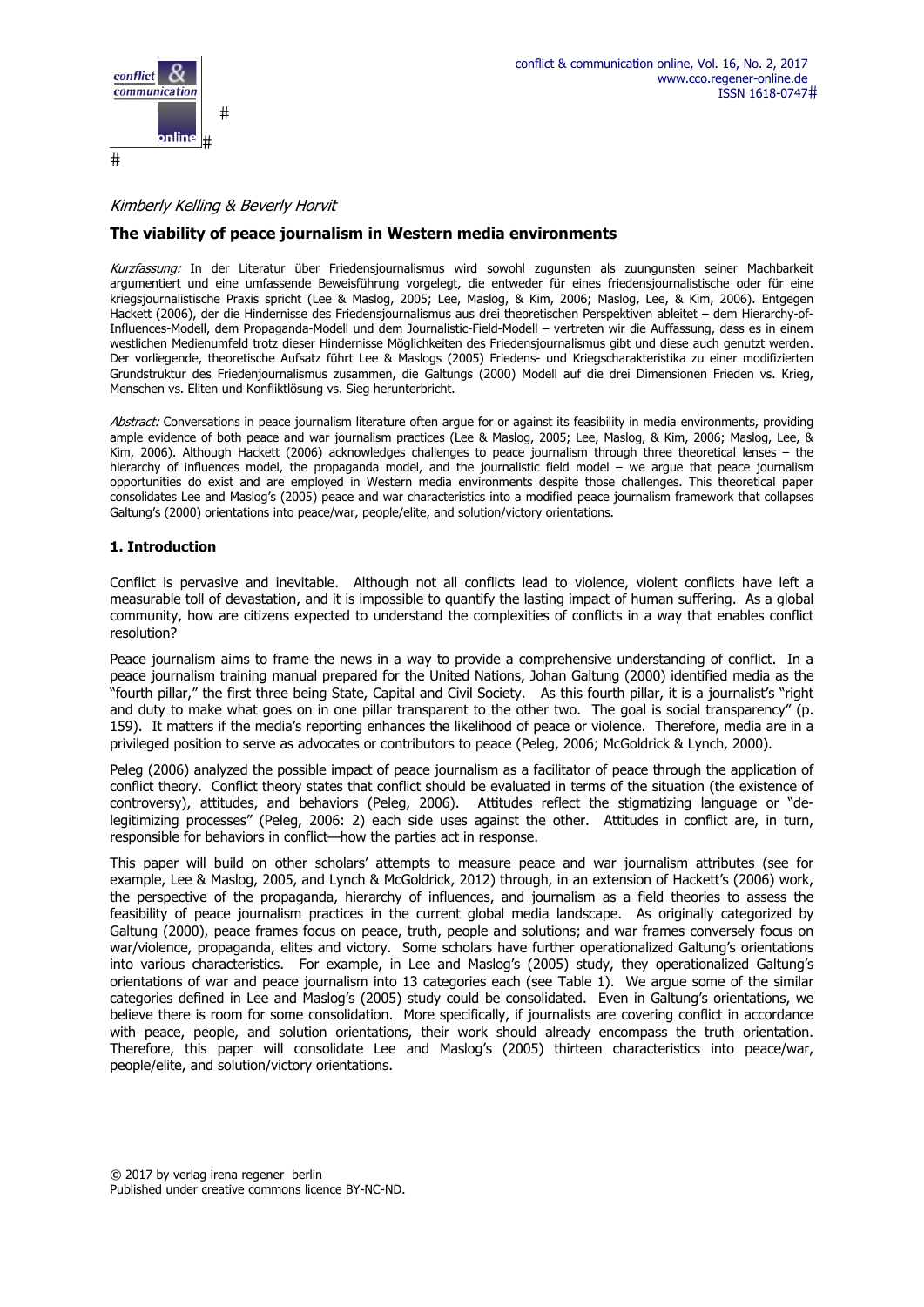| <b>War Journalism</b> |                                                                                                                                                           |     | <b>Peace Journalism</b>                                                                                                                  |  |
|-----------------------|-----------------------------------------------------------------------------------------------------------------------------------------------------------|-----|------------------------------------------------------------------------------------------------------------------------------------------|--|
| <b>APPROACH</b>       |                                                                                                                                                           |     |                                                                                                                                          |  |
|                       | 1. Reactive (waits for war to break out, or about to break out,<br>before reporting)                                                                      | 1.  | Proactive (anticipates, starts reporting long before war<br>breaks out)                                                                  |  |
|                       | 2. Reports mainly on visible effects of war (casualties, dead<br>and wounded, damage to property)                                                         | 2.  | Reports also on invisible effects of war (emotional trauma,<br>damage to society and culture)                                            |  |
|                       | 3. Elite-oriented (focuses on leaders & elites as actors and<br>sources of information)                                                                   | 3.  | People-oriented (focuses on common people as actors and<br>sources of information)                                                       |  |
|                       | 4. Focuses mainly on differences that led to the conflict                                                                                                 | 4.  | Reports the areas of agreement that might lead to a<br>solution to the conflict                                                          |  |
|                       | 5. Focuses mainly on the here and now                                                                                                                     | 5.  | Reports causes and consequences of the conflict                                                                                          |  |
|                       | 6. Dichotomizes between the good guys and bad guys, victims<br>and villains                                                                               | 6.  | Avoid labeling of good guys and bad guys                                                                                                 |  |
|                       | 7. Two-party orientation (one party wins, one party loses)                                                                                                | 7.  | Multiparty orientation (gives voice to many parties involved<br>in conflict)                                                             |  |
|                       | 8. Partisan (biased for one side in the conflict)                                                                                                         | 8.  | Nonpartisan (neutral, not taking sides)                                                                                                  |  |
|                       | 9. Zero-sum orientation (one goal: to win)                                                                                                                | 9.  | Win-win orientation (many goals and issues, solution-<br>oriented)                                                                       |  |
|                       | 10. Stops reporting with the peace treaty signing and ceasefire<br>and heads for another war elsewhere                                                    | 10. | Stays on and reports aftermath of war-the reconstruction,<br>rehabilitation, and implementation of peace treaty                          |  |
| <b>LANGUAGE</b>       |                                                                                                                                                           |     |                                                                                                                                          |  |
| 11.                   | Uses victimizing language (e.g., destitute, devastated,<br>defenseless, pathetic, tragic, demoralized) that tells only<br>what has been done to people    | 11. | Avoids victimizing language, reports what has been done<br>and could be done by people, and how they are coping                          |  |
| 12.                   | Uses demonizing language (e.g., vicious, cruel, brutal,<br>barbaric, inhuman, tyrant, savage, ruthless, terrorist,<br>extremist, fanatic, fundamentalist) | 12. | Avoids demonizing language, uses more precise<br>descriptions, titles, or names                                                          |  |
|                       | 13. Uses emotive words, like genocide, assassination, massacre,<br>systematic (as in systematic raping or forcing people from<br>their homes)             | 13. | Objective and moderate. Avoids emotive words. Reserves<br>the strongest language only for the gravest situation. Does<br>not exaggerate. |  |

Table 1.1: Coding categories for peace and war frames (Source: Lee & Maslog 2005)

| <b>Peace Journalism</b>                                                                                  | <b>War Journalism</b>                                                                                 |
|----------------------------------------------------------------------------------------------------------|-------------------------------------------------------------------------------------------------------|
| PEACE/CONFLICT ORIENTATION                                                                               | WAR/VIOLENCE ORIENTATION                                                                              |
| 1. Proactive; reporting on causes and consequences                                                       | 1. Reactive; focus on here and now                                                                    |
| 2. Reports also on invisible effects of war                                                              | 2. Reports mainly on visible effects of war                                                           |
| 3. Avoid dichotomous labeling and partisan reporting                                                     | 3. Dichotomizes between the good guys and bad guys; partisan<br>reporting                             |
| 4. Avoids victimizing, demonizing, and emotive language                                                  | 4. Uses victimizing, demonizing, and emotive language                                                 |
| 5. Win-win orientation                                                                                   | 5. Zero-sum orientation (one goal: to win)                                                            |
| PEOPLE ORIENTATION                                                                                       | <b>ELITE ORIENTATION</b>                                                                              |
| 6. Giving a voice to the voiceless                                                                       | 6. Giving voice to elite sources of information                                                       |
| 7. Multiparty orientation (gives voice to many parties involved in<br>the conflict)                      | 7. Two-party orientation (one party wins, one party loses)                                            |
| SOLUTION ORIENTATION                                                                                     | VICTORY ORIENTATION                                                                                   |
| 8. Seeking solutions (report on the areas of agreement that<br>might lead to a solution to the conflict) | 8. Focuses mainly on differences that lead to the conflict                                            |
| 9. Stays on and reports aftermath of war $-$ the reconstruction,<br>rehabilitation, and reconciliation   | 9. Stops reporting with the peace treaty signing and ceasefire<br>and heads for another war elsewhere |

Table 1.2: Proposed and revised peace journalism model

© 2017 by verlag irena regener berlin <sup>2</sup>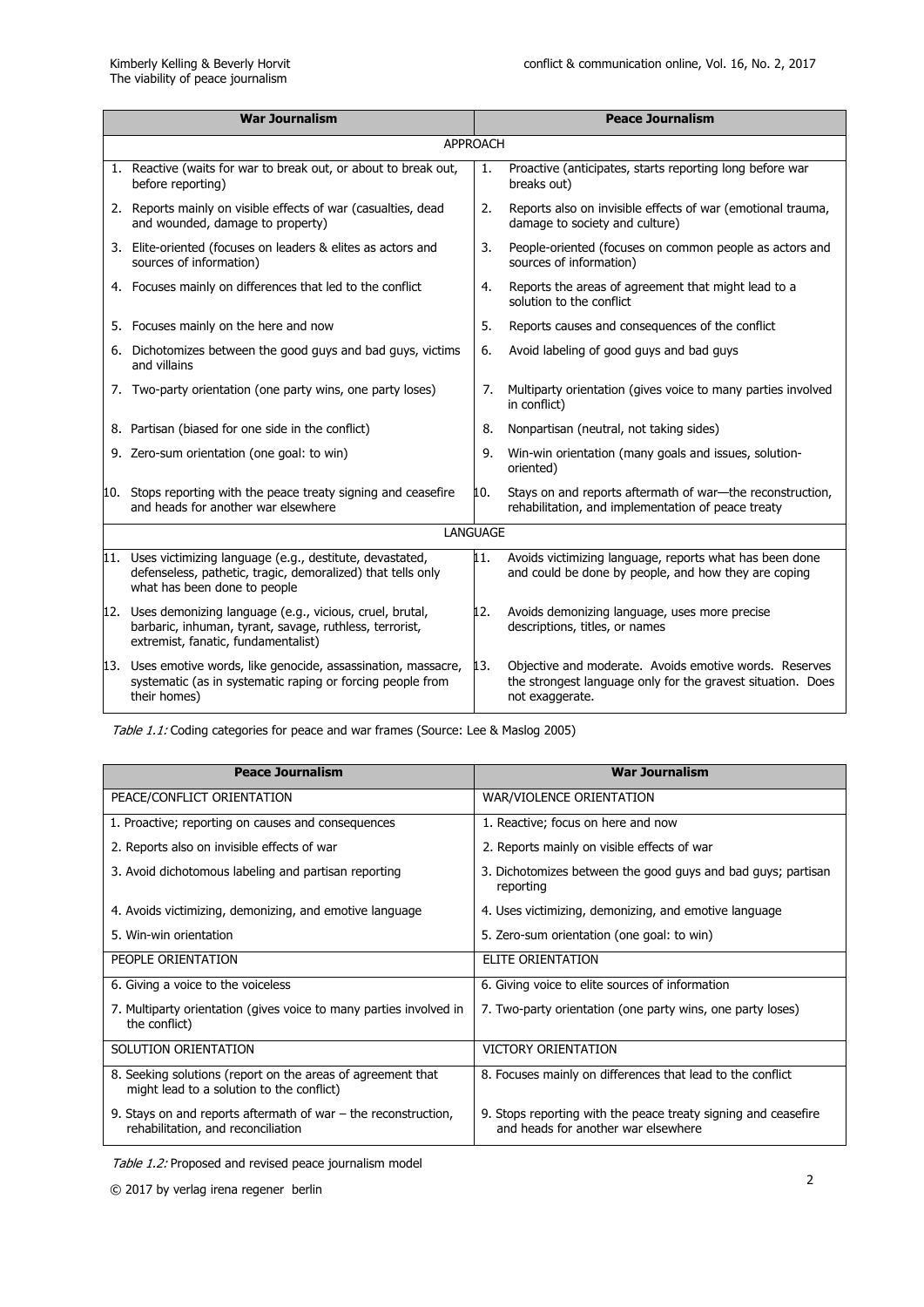#### **2. Restructuring peace journalism**

Although Galtung's (2000) peace journalism model has gained widespread acceptance by peace journalism scholars, we believe that it could benefit from further simplification in an effort to make the model more digestible to journalism practitioners. As Kempf (2007) argues, peace journalism can be broken down into two elements: peace and journalism. Journalism, although a form of public communication, is quite distinct from public relations – a tool used by governments and organizations to have a certain effect on the attitudes of external audiences (Hanitzsch, 2007). News publications that have received numerous accolades for their reporting universally rely on the ethic of truth-telling and avoidance of conflict of interest, including maintaining autonomy from government or corporate interests (see The New York Times staff, Sept. 2004; The Washington Post standards and ethics). These values are even institutionally recognized as tenets of ethical journalism, according to the *Society of Professional Journalists'* code of ethics (SPJ code of ethics).

In fact, many cultures around the world reflect a pattern of accepting professional values of detachment and noninvolvement among journalism practitioners (Mellado, Moreira, Lagos, & Hernández, 2012). Mellado and her colleagues also found that only a handful of journalists in Brazil, Chile, and Mexico believed the journalists' role involved conveying a positive image of government or business leadership, or supporting official policies – characteristics of a propaganda-oriented press. News institutions and organizations throughout the Western world, then, continually socialize journalists to accept and practice the ethics of autonomy and truthfulness, regardless of the adopted journalistic model.

Rather than viewing this revised peace journalism model as an attempt to omit or devalue truthfulness in conflict reporting, we argue that through responsible reporting and ethical journalistic practices required in obtaining the other three orientations, truthfulness will prevail. According to Galtung (2000), the truth orientation involves exposing untruths on all sides of a conflict. We argue that this is accomplished through effective conflict exploration, historical perspectives, and a focus on invisible effects (all tenets of the peace/conflict orientation). Additionally, truth prevails when reporting focuses on suffering all over and gives voice to the voiceless (tenets of the people orientation), as well as focusing on structural and cultural concerns (components of the solution orientation). Although peace journalism toes the line with advocacy journalism – a framework of journalism commonly criticized for its similarity to public relations – peace journalism still represents a journalistic model that bears the ethical duty of truthfulness and autonomy. Due to its ethical obligations and normative expectations of peace/conflict, people, and solution orientations, we believe a distinct truth-orientation is redundant.

## **3. Theories**

What factors contribute to the way media frames conflict news? Do media theorists' ideas offer another lens by which to make sense of Galtung's advocated mode of reporting, peace journalism? The theories applicable in this consideration include Herman and Chomsky's (1988) propaganda model, Shoemaker and Reese's (1996) hierarchy of influences theory, and Bourdieu's (1998) journalistic field model. Although Hackett (2006) examined peace journalism through these three theories, he did not undertake a close examination of the feasibility of each characteristic of peace journalism operationalized by Lee and Maslog (2005).

The propaganda model addresses the power government and corporations have in shaping the public agenda through control of the media. In this model, media coverage, especially during conflict, is elite-oriented—what is considered newsworthy depends on the ability of the journalist to relate the conflict to elite nations or focus on elite persons as mouthpieces—and media are not resilient against pressures from corporate ownership, advertisers, or sources. In a similar theory, the hierarchy of influences model assumes various levels of influences shape news content, and media, in turn, are successful in setting the agenda of the public. This theory offers five different levels of influence: micro (media professionals), whose own morality influences content; work routines that structure journalists' practices; organizational influences, including corporate structure and profitability; "extra-media influences" (Hackett, 2006: 4), which include sources, advertisers, technology and other outside factors; and ideological influences. Bourdieu's concept of journalism as a field, however, does not address the influences of media content but rather explains how journalism as a field is its own structured social space. This theory addresses the role of journalism as a field in relation to politics, economy, sociology, history, and other such fields (Bourdieu, 1998: 40). We will now closely examine the consolidated components of Galtung's orientations of peace versus war journalism—peace/conflict; people/elites; and solutions/victory—in light of the three theories.

#### **4. Peace/conflict orientation**

Although it may seem contradictory to combine peace and conflict orientations as a classification of peace journalism, the idea is that "peace journalists must first accept that a conflict exists" (Lee & Maslog, 2005). They must also report on "the underlying conflict formation, the roots of conflicts," and "the many people of good will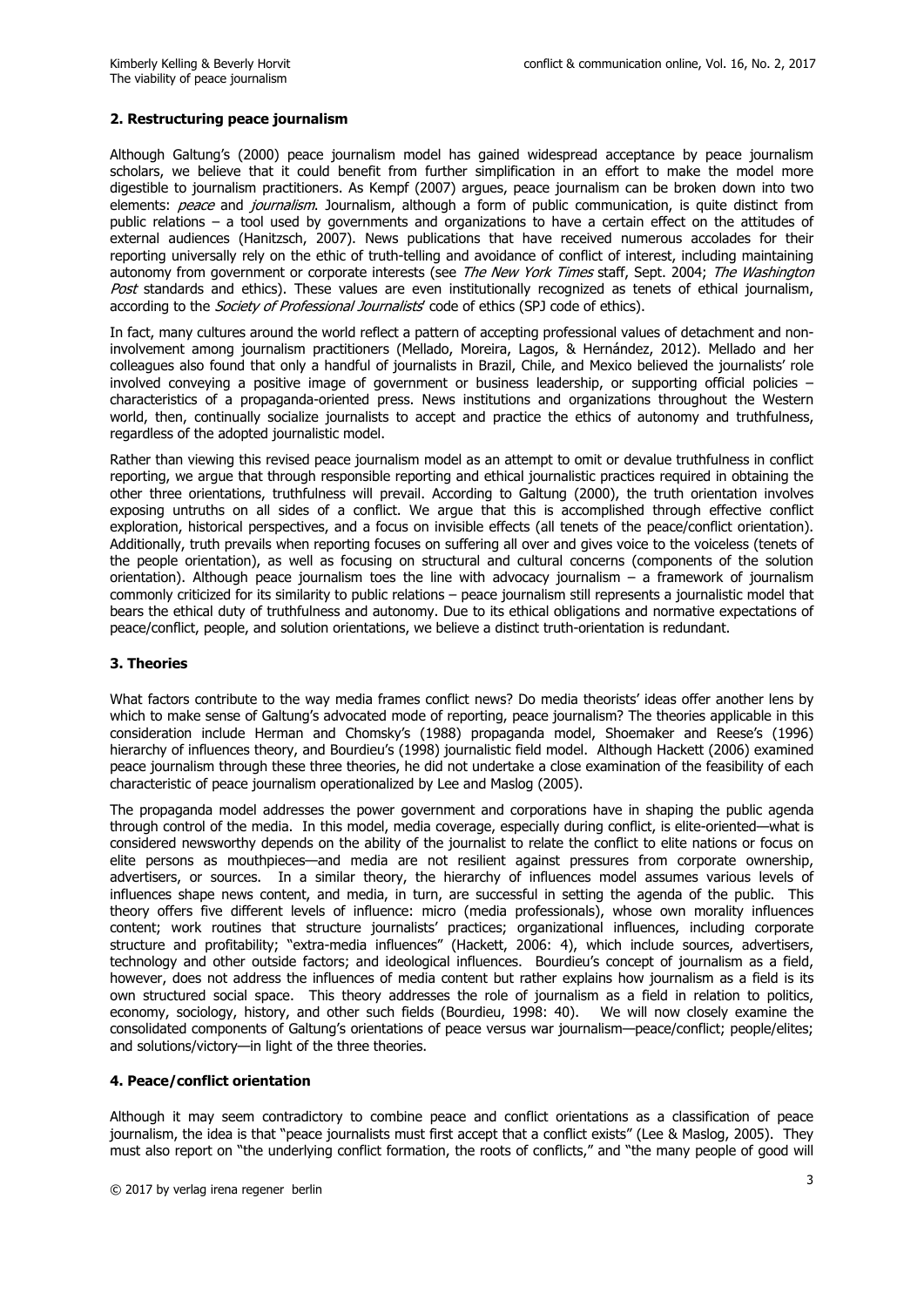in and outside the arena struggling for an end to violence and transformation of the conflict" (Galtung, 2000: 159). Of Lee and Maslog's (2005) 13 traits of peace journalism, the peace/conflict orientation includes proactively reporting on a crisis long before violence occurs; reporting on invisible effects of war; exploring the conflict through a "win-win" orientation and opportunities for agreement that might lead to a solution; and the avoidance of labeling or using demonizing, victimizing, or emotive language. Conversely, war/violence frames place emphasis on a zero-sum game with one goal of winning (McGoldrick & Lynch, 2000). From this perspective, journalists present the news using war frames to express an "us-them" orientation and tend to be reactive in reporting, emphasizing the occurrence of violence.

#### **4.1. Proactive versus reactive reporting; reporting on causes and consequences**

The premise of peace journalism relies on the ability of the journalist to first understand the signs of conflict and begin reporting long before violence or war breaks out. The goal is for journalists to educate the public on key issues, bringing in background information on each party, including goals and potential solutions. Ideally, this proactive reporting could help ameliorate the situation before it reaches violence. Proactive reporting depends on the journalist's recognition of tension, disagreement and polarization (McGoldrick & Lynch, 2000) and includes coverage or acknowledgement of structural or cultural conflicts.

Similar to the idea that journalists should practice proactive reporting is that journalists should provide comprehensive reporting on the causes of conflict. For example, what is the history between the conflicting parties, what events have led to disagreement, how have the parties suffered in the past? Furthermore, what long-term consequences might result or have resulted from conflict; if the conflict has escalated to violence, what longitudinal effects does the violence have on affected societies?

Is there room for proactive reporting in light of various media theories, such as the propaganda model and hierarchy of influences? Herman and Chomsky's (1988) propaganda model addresses the consideration of newsworthiness in terms of elitist interests. According to the theory, newsworthiness follows a socialized ideology premised on money and power. Therefore, to proactively report on causes and consequences of conflict in culturally or geographically distant locations may appear to be a wasted effort—unless the story discusses the impact the conflict may have on elite parties. However, given the United States' vast military and economic connections throughout the world, journalists would not always be hard-pressed to find an angle relevant to the U.S. and other Western audiences. Additionally, reporting on issues related to immigration (such as the Syrian refugee crisis) or income inequality – issues that suggest the potential for violence or other economic disruptions – can be considered proactive reporting.

According to Bourdieu's (1998) journalism as a field model, the journalistic field is autonomous from other socially constructed fields, but still suffers from economic and commercial pressures. Although Bourdieu's theory was constructed as a critique of French television media, the economic and political factors in French media are still factors in other Western media environments and, therefore, pose a threat to peace journalism (Hackett, 2006). Similar to the propaganda model, journalism as a field proposes a threat to peace journalism in the justification of newsworthiness: Entertainment and violence have increasing relevance as news values (Hackett, 2006).

Reese's (2001) hierarchy of influences model also poses challenges for proactive conflict coverage based on the economic concerns of resource allocation in the media environment. Due to a demand for greater profits, institutions are cutting expenses where they can; budgets for international reporting have been slashed over the past few decades, forcing many news organizations to rely on parachute journalists (Ricchiardi, 2006). By definition, the parachute journalist is reactive, jumping into a situation only when violence explodes. Ricchiardi (2006) argues that local reporters or reporters based in a particular culture for a longer period are more knowledgeable about an area's history and culture and have a better understanding of the impact of conflict on the region. Seib (2004) argues that journalists who arrive after the violence occurs have done the public a disservice by not covering the causes leading to the event in a "timely way that might alert the world in time to snuff out the fuse" (p. 24).

Yes, the propaganda and hierarchy of influences theories explain limitations of resources and pressure to produce stories quickly; however, journalists can work to redefine what is considered newsworthy through practice. This implies less production of what the public *wants* to know and more reporting on what the public *needs* to know. The challenge is to cultivate audiences who want to know what they need to know—to encourage a thirst for context. The Internet may be the perfect platform. With every breaking news story and stirring image, news organizations could provide a link to a Q & A, for example, that provides context in perhaps more easily digested nuggets. So, a photograph of a lifeless Syrian child lying on a coastline far from home could be accompanied by an easily updated explainer such as one provided by Time magazine, "The 5 Big Questions About Europe's Migrant Crisis" (Bajekal, 2015). The answers would only occasionally need updating but always could be readily available—and visible—to audience members perusing content. Although magazine writers are often given time and space to fully report the complexities of a conflict, hyperlinks provide a relatively inexpensive way to provide audiences with context.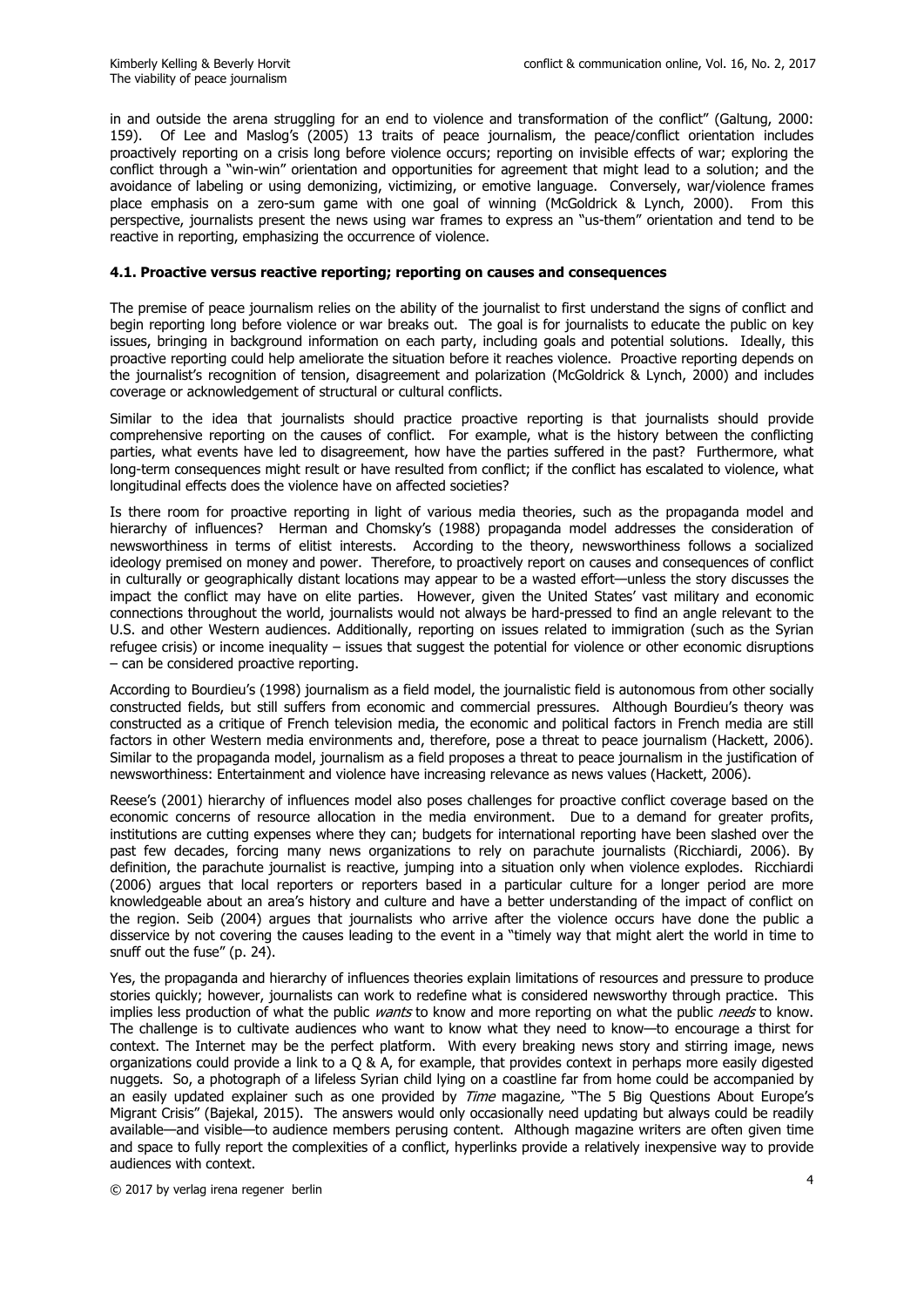Other multimedia tools may perhaps offer an even more engaging way to help audiences understand conflict from a new perspective, while eliciting empathy. One trend from 2015 involved the merger of news and virtual reality, resulting in Syrian Journey, the BBC's interactive game that allows audiences to customize their experience as a Syrian refugee (Edge, 2015). As users interact and make decisions from the perspective of a Syrian refugee fleeing for Europe, they are exposed to survivors' stories (BBC News staff, 2015).

Journalists who are experiencing a depletion of fiscal resources, rather than temporal resources, can pursue fellowships and other financial assistance and make a case for covering the world's future hot spots-places where tensions are brewing and where resources are scarce or unevenly divided. Often, this enables proactive reporting on structural conflict that could manifest into violence. A selling point to both funders and the news organizations' top decision-makers might be Ted Koppel's comment captured in Ricchiardi's (2006: 43) article:

 Our enemies are recruiting and planning and preparing all over the world, and we are closing our foreign bureaus down. …The approach now is, 'Well, don't worry about it. When something happens, we can take a jet and we can access satellites and we'll have it for you in 24 hours.' Have what? …You'll have the aftereffects. You'll have the result of what you should have been telling America for the last six months. You'll have the crisis after it breaks. You're no longer a warning system.

## **4.2. Invisible effects**

For Galtung, another important component of the peace/conflict orientation is reporting not just on events themselves but also the long-term, longitudinal, or other invisible effects of those events. Visible effects, as defined by McGoldrick and Lynch (2000), are the measurable effects of conflict and violence, such as destruction, fatalities, injuries or displacements. These are the effects typically covered in war journalism pieces; however, peace journalism requires the journalist to analyze the invisible effects of each of these actions, as well, resulting in a larger picture of the realities of all parties involved in the conflict.

For each visible effect, there are several invisible effects that may have more long-term importance (McGoldrick & Lynch, 2000; Galtung, 2000). The invisible effects they outline include the hatred that stems from bereavement; a psychological need for revenge and victory, perpetuating the cycle of violence; and damage to the social structure (McGoldrick & Lynch, 2000). In the long term, failing to address these invisible effects may make the society vulnerable to future violence (Galtung, 2000).

Reporting on the invisible effects shows the public the true long-term consequences of conflict; however, there is a time element involved for the journalist compiling information for a story. Under Reese's (2001) hierarchy of influences model, the work routines of journalists inhibit the ability to dedicate time to fully develop a story exposing invisible effects. One flaw in this theory Hackett (2006) notes is the assumption that Western work routines are universal. Although a shift in Western mass media routines may be necessary to provide journalists the time and resources to build a contextual framework for covering conflict, some journalists already excel at multi-tasking – working on covering multiple in-depth and complex stories at a time – and the journalism profession does honor those who have made the investment. (See, for example, Dele Olojede's 2005 Pulitzer Prize for international reporting for his reports in Newsday on the aftermath of the Rwandan genocide.) In addition, news organizations also have the option of accepting material from individuals they have vetted. In 2014, The Atlantic published a firsthand piece from Hannah Myrick Anderson, a medical school student working in a Syrian refugee camp in Jordan. In her piece, Anderson showed how the Syrian civil war and resulting displacement of civilians had harmed the social fabric of the Syrians living in the camps. Rather than reporting on falling bombs, Myrick highlighted a far less visible effect of the war: the harm to women's health when they did not feel safe using the camp's restrooms. The Atlantic was able to share the story with its readers without having to pay to station a journalist in the camp for several weeks.

Of course, the visible effects of conflict may lead to exciting visuals and, as a result, more consumers and higher profits. The hierarchy of influences model, as well as the journalism as a field and propaganda models, helps explain the financial considerations for producing riveting visuals or depictions of violence. All three models, in some way, address the importance of audience size in media's market structures. Developing content according to insight from focus groups, news organizations deliver stories based on what will result in the most viewers, readers or listeners. News executives who are concerned about maintaining an audience "sometimes forsake news gathering while trying to conform to the public mood of the moment" (Seib, 2004: 30). Rooted in commercial interests, news organizations favor sensationalized articles over slower stories. This means there may be more market demand for stories illustrating the violence and visible effects of conflict than articles exploring the invisible and consequential effects of conflict.

However, we believe that modern multimedia trends in newsrooms provide potential to shift this dynamic yet again. In 2015, the Miami Herald produced an engaging and interactive series titled "Rats, bugs and 'natural' deaths at nation's largest women's prison" that incorporated testimonials, videos, graphics, and detailed data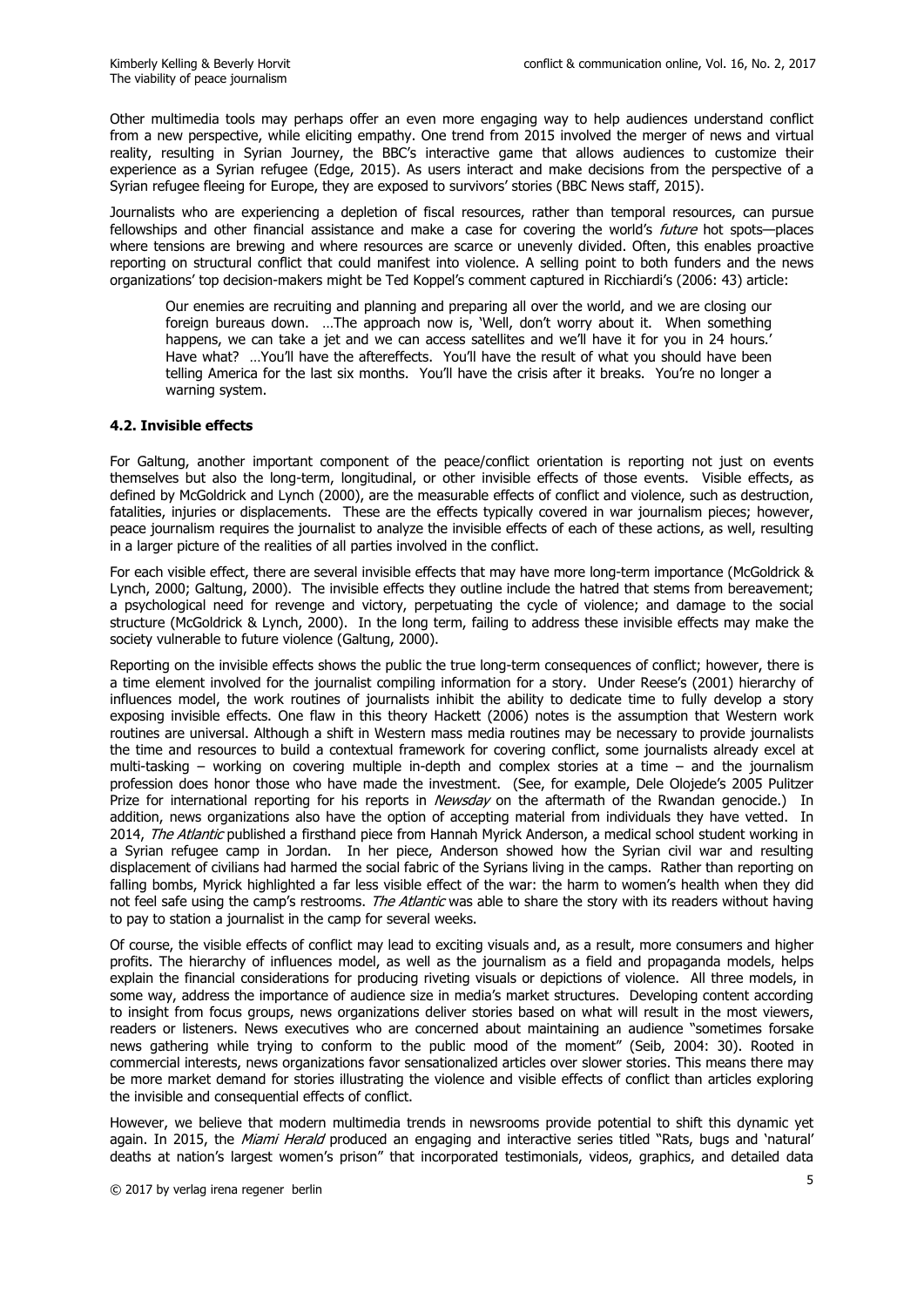throughout six articles (Brown, 2015). Kovacs (2016) credits the skillful, thoughtful use of multimedia elements for this series' high score on the American Press Institute's Engagement Index. This in-depth example of the psychological and physical toll associated with the indecencies at Lowell Correctional Institution for Women exemplifies successful reporting of invisible effects of structural issues.

Additionally, many renowned photographers already seem to gravitate toward covering social issues through a peace journalism lens. Greenwood (2012) highlighted the use of peace journalism frames in coverage of the 2009 presidential election in Iran. Analyzing visual framing in photographs submitted to the Pictures of the Year contest, Greenwood found that the award-winning images were more likely to portray violence or civil unrest. However, the majority of photographs submitted—what photographers deemed their best work—did not contain war journalism frames, but rather non-violent rallies, candidates, women participants, mass crowds, and even the Iranian soccer team. Greenwood's research exemplifies a challenge in the media industry: Although photographers in the field are practicing components of peace journalism and find value in their products, the professional photojournalists who collaborate as Picture of the Year judges perpetuated the notion that sensational war frames merit more attention. Nonetheless, the individual photojournalists doing the work have maintained their own standards for what constitutes excellent journalism.

## **4.3. Avoid dichotomous labeling and partisan reporting**

A third component of Galtung's peace/war orientation involves his desire for journalists to avoid dichotomous labeling to indicate "good" or "bad" sides of a conflict as is typical in war journalism frames. "Dichotomizing between the bad guys and the good guys involves casting simplistic moral judgment about the parties involved and assigning blame to the party who started conflict" (Lee & Maslog, 2005: 320). Avoiding this component of peace journalism may be tricky for journalists to practice, as Lee & Maslog note, because journalists are prone to assigning roles (i.e., "villain" and "victims") in their stories. However, journalistic codes of ethics call for truthfulness, autonomy, and unbiased reporting (*The New York Times* staff, Sept. 2004; The Washington Post standards and ethics; SPJ code of ethics) that when followed would resolve the use of dichotomous language.

In an attempt to stay impartial, journalists should avoid assigning labels based on moral orientation because that label illustrates bias. For example, McGoldrick and Lynch (2000) explain: "no-one ever uses [demonizing labels] to describe himself or herself and so for a journalist to use them is always to take sides" (p. 32); instead, the journalist should refer to the parties by the names they give themselves, or use literal terms in descriptions, such as "bombers" rather than "terrorists." We believe Lee and Maslog's (2005) call for nonpartisan reporting fits here. Similar to the avoidance of dichotomizing language, nonpartisan reporting requires the reporter use the most factual objective phrasing in the linguistics or impressions provided in a story. As journalists provide audiences with context, Galtung (1986, 2000) and McGoldrick and Lynch (2000) ask that they do so as impartially as possible.

Providing accounts of atrocities or, conversely, attempts at resolution, evenly and by all parties of a conflict will help illustrate the conflict in its full context. This means avoiding the focus of one party's wrongdoings and instead reporting all wrongdoings, regardless of the side, and objectively addressing the allegations made by each side. This latter concept includes "making equal efforts to establish whether any evidence exists to back them up, treating the victims with equal respect and the chances of finding and punishing the wrongdoers as being of equal importance" (McGoldrick & Lynch, 2000: 32). C.J. Chivers of The New York Times shows it is possible for journalists to report on the wrongdoings of their own government. He documents how the U.S. government originally denied military honors to U.S. troops harmed by chemical weapons and shows the longterm consequences to those troops' exposure (Chivers, 2014). Similarly, Chivers and Schmitt (2011) are not afraid to document when NATO airstrikes have destroyed the lives of others. Anthony Shadid did the same in his 2004 Pulitzer Prize-winning coverage on the impact of United States' bombs on the Iraqi people (Pulitzer.org, 2010).

Of course, most news organizations do not have the resources The New York Times invested in Chivers and Schmitt's long-term reporting, but the stories' existence points to the ability of components of peace journalism to survive market forces. The stories are also notable because they did not resemble the news content disseminated by embedded journalists that makes both the Pentagon and the public happy because of the bravery exhibited by troops through the reporting, as well as the pure entertainment value of the riveting content—what Seib (2004) refers to as similar to reality programming.

Although *The New York Times* uses its immense resources to investigate issues of public importance, it, too, has often relied on embedded reporters as a means of covering conflict. Having journalists working alongside military units during deployment poses a risk to impartiality during reporting and subjects them to government or military public relations manipulation. If a journalist spends time embedded with the military, there is a chance the jargon used by the military, or even a sense of the journalist as a member of that unit, seeps out in the reporting (Seib, 2004). No longer is the embedded journalist covering a militarized unit as "them," but frequent live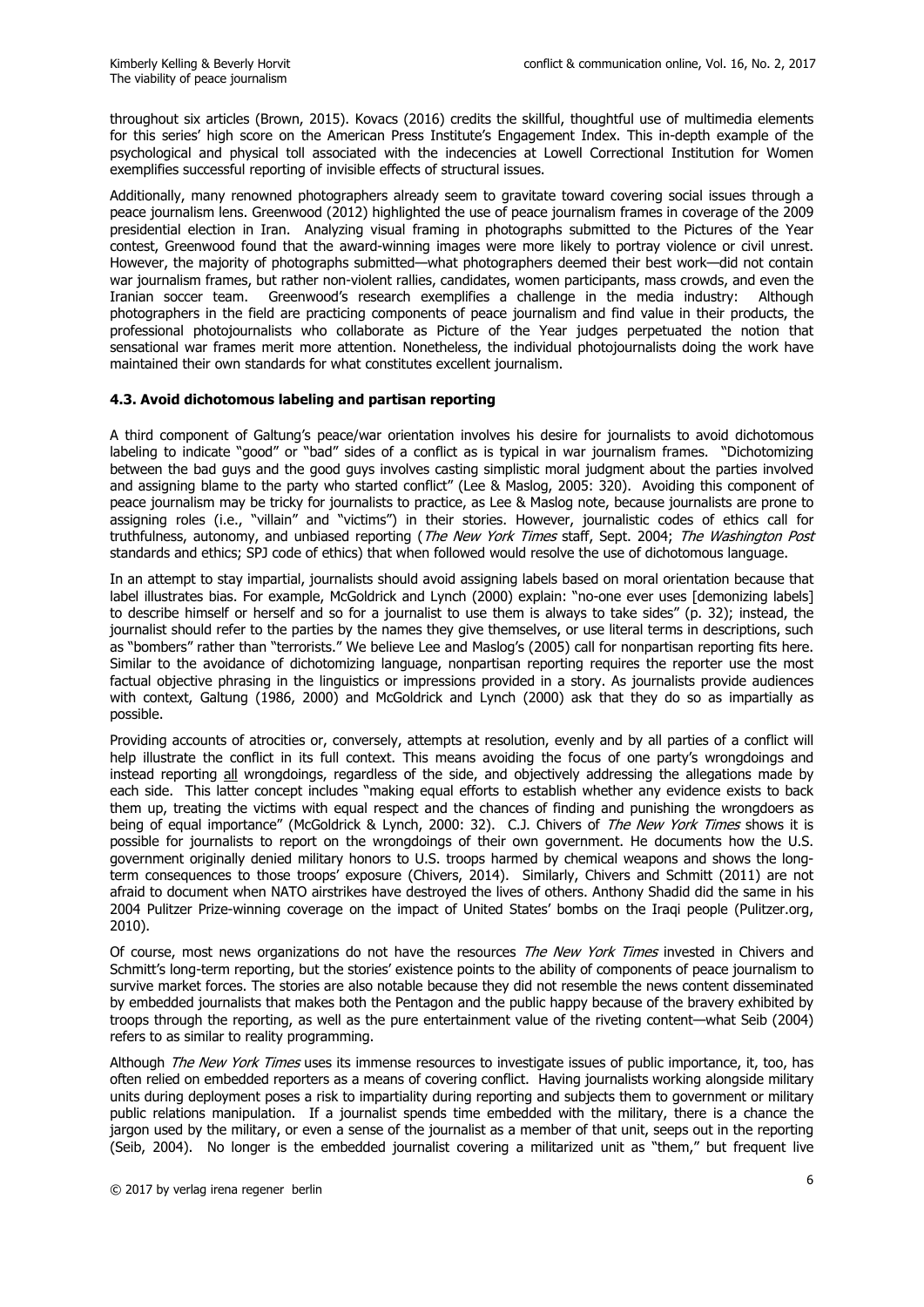televised accounts may depict the journalist referring to group as "we," threatening that journalist's ability to critically cover the military.

Nonetheless, individual journalists still strive to maintain and protect their independence. For example, when freelance journalist Kevin Sites was embedded with the U.S. Marines in Fallujah, Iraq, he filmed a U.S. soldier shooting a presumably defenseless Iraqi insurgent point-blank. Over the past three weeks, Sites recounts, he had "developed a good relationship" with the Marines (Sites, 2007: 6). While reporting for NBC News, Sites also produced his own war blog, which the troops and their families greatly appreciated – for a time. In his book  $In$ the hot zone, Sites explains the agonizing decisions he made related to his video as he weighed how best to edit or not edit the video, keeping in mind the need to tell the truth about war, the video's potential impact on the soldier who fired, and public opinion in both the United States and the Middle East. Sites' stated goal is to be a responsible, ethical journalist – not a purveyor of propaganda for the U.S. military. Ultimately, he and his bosses released two versions of his video – a complete one and an edited one that includes the sound of the gunshot but not the image. The ensuing backlash, including death threats and hate mail, from military families and their supporters shows the commercial pressures faced by news organizations that report on the potential misdeeds of U.S. troops, but Sites' action also demonstrates a basic tenet of peace journalism – not avoiding stories that show one's own country as a potential perpetrator of violence.

The propaganda model would assert that government and corporate interests would directly contribute to an "us" versus "them" approach, especially in the context of Western media and in the use of embedded journalists during media campaigns. A rather significant challenge to peace journalism exists in conflict coverage in the journalistic practice of news domestication. Domestication refers to telling the story in a way that renders it more familiar and consumable to local audiences (Gurevitch et al., 1993). From this perspective of news construction, journalists tell stories of events in a way that garners attention and comprehension from their audience. As an outcome of domestication and general public acceptance, news is often constructed to depict dichotomous labels. Sometimes this is due to fear of reprimand for appearing sympathetic to other parties, but often it is ingrained in the journalistic culture. Still, the Chivers and Schmitt examples show the ideologies can be overcome.

#### **4.4. Avoid victimizing, demonizing, and emotive language**

Closely related to acknowledging and understanding bias is an awareness of government-promoted labels (such as "terrorist" or "terrorism") in communicating information. Using precise language, rather than victimizing, demonizing or emotive language, is a key precept of peace journalism.

McGoldrick and Lynch (2000) define victimizing language as terminology that only depicts what has been "done  $to''$  a group of people and what could be "done  $for''$  that group of people. The disempowering language includes phrases like "tragedy," "defenseless," "devastated," and "pathetic" (p. 31). They argue that journalists should report in ways that *empower* the people and describe what the people in trying situations have done or could do. An example of this includes the use of feature stories that "accentuate the positive of an individual or individuals in miserable circumstances by finding something innovative they have done to survive. Give a sense of how their day pans out" (Apps, 2009: 263). Empowering the subjects through feature-writing further disseminates the story of their resilience, rather than treats the subjects merely as those afflicted or victims of conflict.

Examples of demonizing language include "vicious," "cruel," "brutal," and "barbaric" (McGoldrick and Lynch, 2000). The use of these terms reflects the journalist's moral judgment of the action and confines the journalist to one side of the conflict, as well as furthers the emotional appeal of the supposedly afflicted side toward violence. In this sense, journalists should report what they know about specific events and give as much information as possible regarding the reliability of other reports or descriptions of the wrongdoing (McGoldrick & Lynch, 2000). In other words, the peace journalist should follow the maxim for good writing: show, don't tell. Precise details about events are better than demonizing labels. They also are more truthful.

Similar to demonizing language, the use of emotive language can further escalate conflict by emotionally resonating with audiences. McGoldrick and Lynch (2000) suggest reporters avoid words such as "genocide," "tragedy," or "massacre," and instead be precise about what is known. Not to be confused with minimizing suffering, the avoidance of emotive language is merely an attempt to maintain rationality in reporting and "reserve the strongest language for the gravest situations" (p. 32). In other words, carefully chosen words are more accurate and more truthful.

Peace journalism requires that a Western journalist reporting for a Western audience not be a product of the dominant ideology, where othering and ethnocentrism lead to both dichotomous labeling and emotive, victimizing, or demonizing language. Propaganda theory, the hierarchy of influences model and the journalistic field model all acknowledge the importance of public acceptability to economic factors (i.e., ratings); therefore, it could be risky for journalists to appear as sympathizers to groups determined by the government or populous as evil or bad. For example, if military or government media representatives discuss conflict in terms of demonizing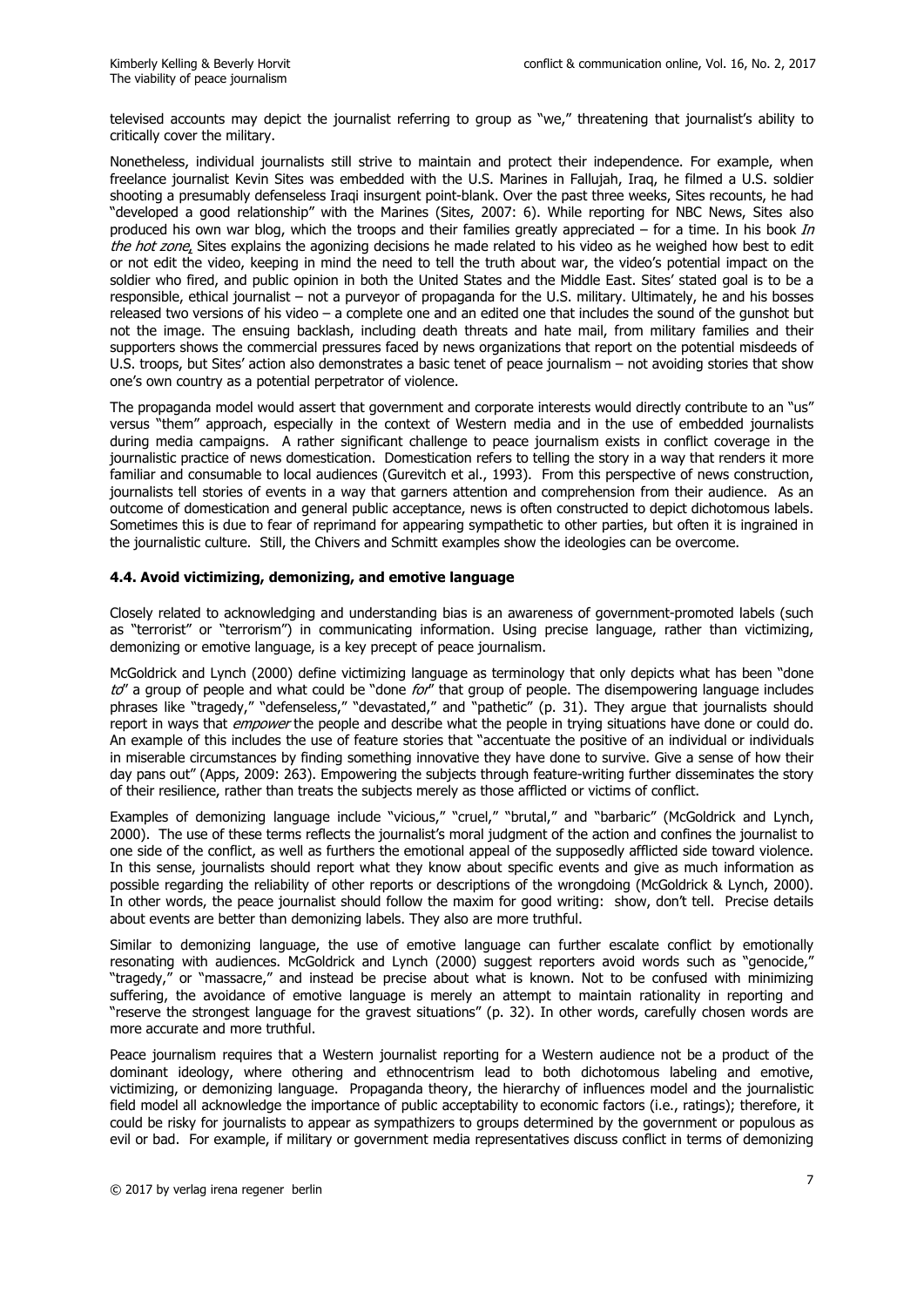language ("terrorists," "savages," etc.,) media must be conscious of this terminology and find language that is not prone to propagating violence or fueling hatred (just as discussed in dichotomous labeling).

In a study of conflicting frames used by Australian press and Indonesian press in "War on Terror" coverage, Mahony (2010) found that the Indonesian press was more likely to contextualize acts of violence from militant groups according to the group identities behind the attacks, rather than the Islamic affiliation. In addition, "the main topic of 7.6 percent of the Indonesian articles in this sample was the rejection of the bombers as Muslims because their violent acts and hate-filled values were incongruous with the peaceful principles of Islam" (Mahony, 2010: 747), whereas the majority of articles analyzed in the Australian sample contextualized acts of violence as terrorism by Islamic extremists or Muslim radicals.

Reuters addresses the use of descriptive and specific language labeling in its handbook on journalism, expressing the expectation that reporters avoid "referring to specific actions or events as terrorism or terror, or to individuals or groups as terrorist, unless actually quoting someone" (Reuters Handbook on Journalism, 2015). Reuters clarifies that it is the responsibility of the reporter to communicate the identity of subjects or context of events with specificity to avoid using generally ambiguous terms. The Reuters guideline arguable paves the way for actively choosing not to directly quote officials using demonizing labels.

## **4.5. Win-win orientation**

Galtung's fifth component of the peace/war orientation is using a "win-win" approach: Peace journalism frames should depict the solution of the conflict in terms of the best possible outcome for each party. Rather than report with a zero-sum orientation, Galtung calls for journalists to examine the possibility of a win-win approach. Journalists could identify potential win-win scenarios by revealing the nature of the conflict—asking, "who is involved," "what are the goals of each party," "what issues are important to each party," and "where are the relevant parties willing to negotiate" (Galtung, 2000)?

Additionally, framing the news in conjunction with a "win-win" orientation does not appear to detract from audience interest. In a series of experimental studies, Kempf (2005) measured responses to escalation- and deescalation-oriented news articles on three events in the former Yugoslavia, where escalation-oriented frameworks focused on "win-lose" scenarios, identified an aggressor, and reported on ways to stop the aggressor. Deescalation-oriented frames addressed the overarching issues of a conflict and how they could be resolved. Through this experiment, Kempf found that news with de-escalation frames had the same effect as escalation frames in arousing audience interest. Although many studies illustrate the complexity of the relationship between media frames and audience interest (Kempf, 2005; Möckel, 2009; Schaefer, 2006; Thiel & Kempf, 2014) - often depending on text format, gender of audience member, a priori mental modes, and other contexts – it has not been empirically determined that escalation-orientation frames are more appealing or interesting among news viewers, readers, or listeners.

Conflicts are rarely simple (McGoldrick & Lynch, 2000; Galtung, 2000). The journalist should expand on the situational factors leading up to the conflict to include the goals and perspectives of the affected smaller groups, increasing the likelihood of developing a broader range of conflict outcomes and better definition of what resolution may entail for each side of the conflict. This tenet implies journalists must alter the questions asked of their sources to identify the reasoning behind the conflict and overall goals of all stakeholders.

## **5. People/elite orientation**

Galtung's people orientation calls for giving voice to the voiceless and recognizing that ordinary people can present worthy ideas that contribute to peace. From Galtung's perspective, peace journalism would focus on suffering of all people from every side of the conflict. This orientation stresses the value to providing a voice to those who may otherwise be voiceless, including women, the elderly, and children (McGoldrick & Lynch, 2000) and focusing "on common people as actors and sources of information" (Lee & Maslog, 2005). Alternatively, war journalism frames focus on "our" atrocities—the suffering of "our" victims—and typically portray elitist efforts toward peace, opposed to peace journalism's focus on all peacemakers, not just elite.

## **5.1. Giving a voice to the voiceless**

This people-oriented approach to journalism means sourcing information from the people engaged in and affected by the conflict, who may not otherwise be heard. Done correctly, these interviews or analyses can help a journalist understand and report the invisible effects of war, violence and conflict.

From a propaganda model perspective, this tenet is unlikely to exist. War journalism frames are elite-oriented and focus on leaders throughout the peace process and rely on elites as sources of information. The propaganda model supports this notion of source favoritism and asserts that one influence on media is the reliance on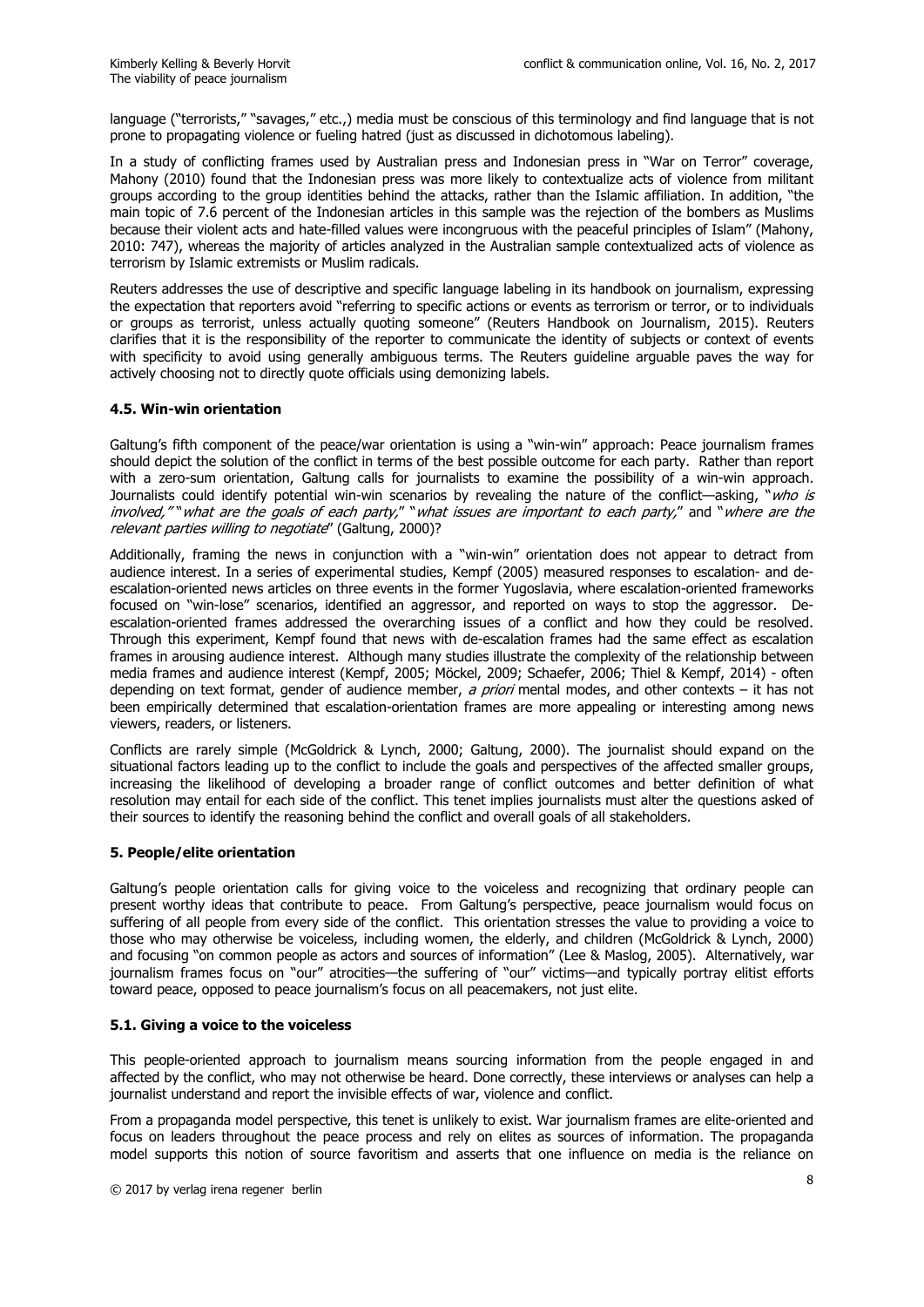government for information. However, this is not the case in all media practices. The flaw in this theory assumes that media across the globe rely on government-fed information and operate consciously according to elite influences (advertisers, owners, etc.) Elaborating on this further, the hierarchy of influences model addresses the work routines of journalists and the tendency to contact government sources in military or conflict zones. Numerous studies have documented U.S. media's reliance on official sources on foreign policy issues (Bennet, 1990; Entman, 1991). For peace journalism to prevail, journalists must somewhat detach themselves from government sources and seek perspectives otherwise unheard. Understandably, mainstream media cannot altogether ignore the leaders of their countries; however, not all journalists need to go to the news conferences or briefings. Some can spend time with civilian sources and develop an understanding of non-elitist viewpoints. Indeed, sometimes that reporting is honored as was Anthony Shadid's work for *The Washington Post* on the Iraqi people's "struggle to deal with the legacy of war" (Pulitzer.org, 2010). Ricchiardi (2006) asserts that reporters familiar with the history and culture of an area are more likely to know whom to talk to in seeking information or new perspectives. Although war journalism reporting cannot be altogether avoided, perhaps it can be mitigated through peace journalism stories. Of course, finding local sources requires more effort. Galtung and Ruge (1965) acknowledged that decades ago: The more culturally distant an event occurs, the higher the tendency to report on elite interests, such as how the event will impact elite nations.

## **5.2. Multiparty orientation**

A more people-oriented approach naturally allows for a multiparty orientation, another component of the people/elite orientation. Giving weight to all voices affected by the conflict may establish the journalist or media entity as sympathetic to parties castigated by the public for political reasons; however, Seib (2004) argues, "patriotism does not require backing down from truth" (p. 32). In conflict resolution, the more solutions or alternatives to violence, the more likely the conflict can be resolved in amicable or peaceful ways (McGoldrick & Lynch, 2000). Therefore, threats to this characteristic of peace journalism are similar to those discussed in the sections related to dichotomous labeling, using particular language and "win-win" orientations.

According to McGoldrick and Lynch (2000), the peace journalism approach requires journalistic insight into each party's sentiments, fears, resentments, and grievances. This also includes highlighting grassroots peace initiatives—parties working to create dialogue between conflicted parties. In a 2012 study, Lynch and McGoldrick analyzed the effect of peace/war frames on Australian and Filipino audiences and found significant effects on the viewers' sense of hopelessness, where exposure to peace journalism stories that "gave a voice to all parties—not merely the government and main opposition party" (Lynch & McGoldrick, 2012: 1047)—left viewers feeling less hopeless, less scared, and less disgusted.

## **6. Solution / victory**

The solution orientation in peace journalism aims to capture peace initiatives and present information in a way that exposes structures, cultures, and opportunities for peaceful coexistence. Recognizing that conflict does not always lead to violence, this framework offers hope that peace can be achieved before and after violence breaks out. Peace journalism encourages emphasis on the aftermath of the conflict and active engagement in the community on behalf of the reporter to continue coverage of the conflict-stricken state as it achieves resolution, reconstruction, and reconciliation (McGoldrick & Lynch, 2000). Conversely, war journalism's victory orientation assumes peace can only be achieved as a product of victory and ceasefire. Contradictory to peace journalism's obligation to report on the aftermath of conflict, war journalism implies that the media depart from the conflict area and only return if violence arises again (McGoldrick & Lynch, 2000). In other words, war journalism accepts the government's view of when a conflict is over. Peace journalism is dependent on verifying the truth by staying in the area and continuing coverage.

## **6.1. Seeking solutions**

Understanding the goals of each party may help the journalist identify commonalities or a basis for solutions. Galtung (2000) argues that the "Golden Rule" of conflict states, "a conflict with only two parties and the same goal (like territory, control, victory) exists only in abstract models. Real life conflicts are more complex: there are more parties, more goals" (p. 82). By recognizing the expanse of stakeholders and each party's goals, the journalist can report on patterns or combinations of interests and goals that could lead to solutions and resolution.

Using the example of Search for Common Ground's news service as a non-governmental organization that produces "balanced and solution-oriented articles," Peleg (2006) believes conflict resolution reporting can effectively dissuade public support for conflict continuation by limiting sensational stories that drive the desire for retaliation or violence, and instead focus on providing balanced and contextual accounts. "Such a balanced and composed account, devoid of the cutthroat anticipation for action does not serve the stimulation of readers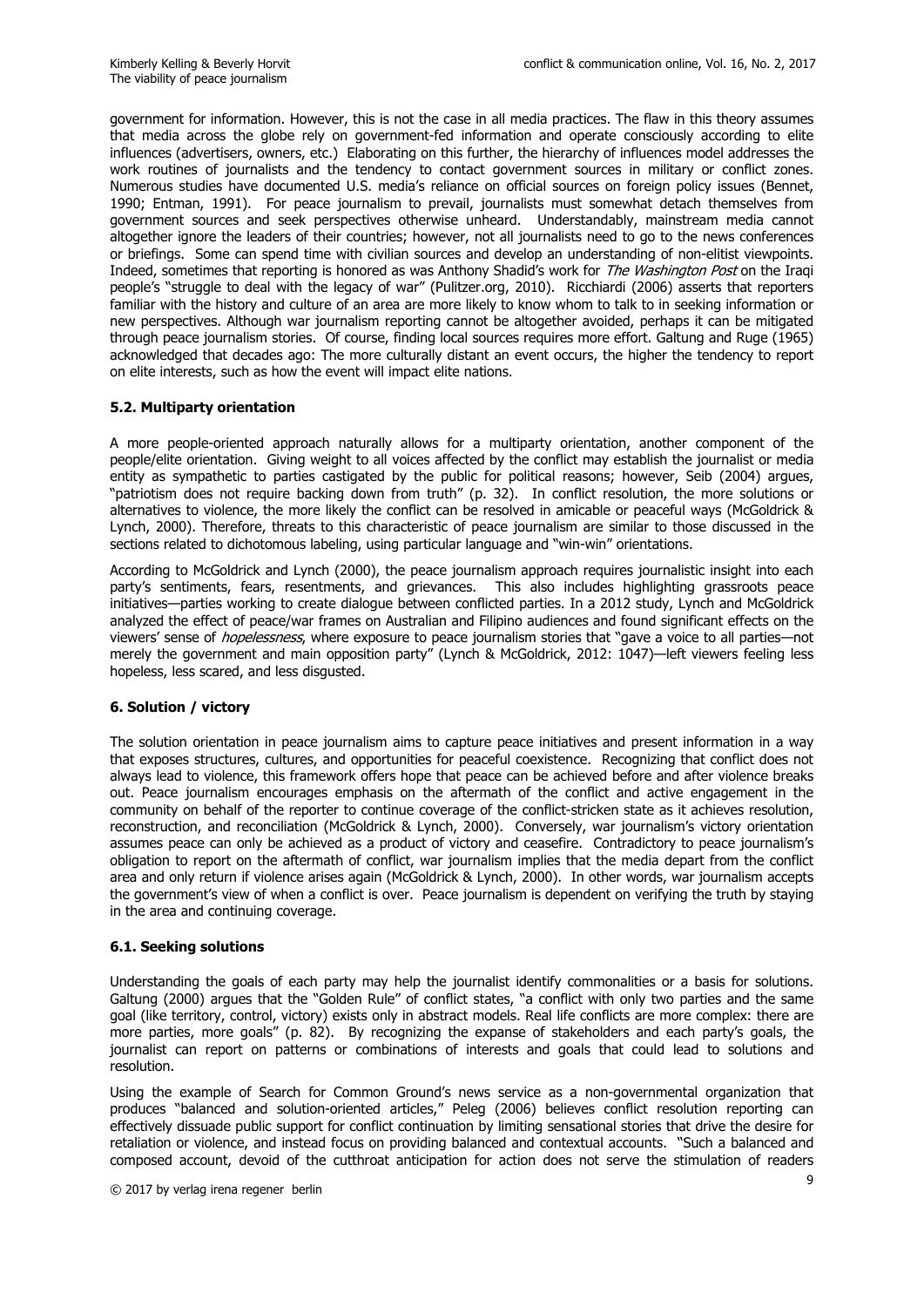toward supporting the escalation of conflict" (Peleg, 2006: 15). Journalists practicing peace journalism, therefore, would be encouraging public discourse on events and conflicts that were reported in a way that promoted "constructive perspectives"(p. 14), leading to enlightened public discourse.

In an almost identical argument, Hackett (2006) proposes that the journalistic field, in the context of social structure, is weak, and one solution that enables peace journalism as a practice is the ability to limit "the dominance of mass media" and challenge the traditional definition of institutional journalism through the use of "oppositional and grassroots Internet-based outlets" (p. 10). Common Ground News Service is accomplishing just this by providing representative reporting outside of a mass-mediated institution.

#### **6.2. Reconstruction, rehabilitation, and reconciliation**

The popular focus in war journalism frames consists of the reporting on the *here* and now, with little emphasis on post-violence or post-conflict reporting (Galtung, 2000; McGoldrick & Lynch, 2000). Peace journalism favors the idea that journalism should report on the conflict's aftermath, no longer pontificating on what the long-term effects may be, but observing and reporting on how the conflict affected stakeholders and invisible effects that are still developing. This stage of reporting relies on the journalists' ability to maintain contact with the afflicted people and area to continue the story of the reconstruction, rehabilitation, and reconciliation.

To help prevent recurring conflict, media should focus on the issues that remain and may still fuel hatred, resentment, or future violence; and asking, "what is being done to strengthen the means on the ground to handle and resolve conflict non-violently, to address development or structural needs in the society and to create a culture of peace" (McGoldrick & Lynch, 2000)? In many ways, the journalists are serving as watchdogs holding the government accountable for sustained peace after a treaty or deal have been reached.

The theoretical implications already addressed in the sections on proactive reporting and reporting on causes and consequences hold true for this characteristic, as well. Economic and political factors restrict the way news organizations continue coverage after peace treaties or resolution begins. Parachute journalists now may simply navigate to a different region area to cover a new story (Ricchiardi, 2006). This eliminates continual post-conflict coverage on the reconstruction, rehabilitation and long-term resolution. When news organizations can only schedule periodic updates from the conflict region, perhaps a solution is to seek funding through new startups that are dedicated to connecting freelancers and editors, similar to dating websites (Dyer, 2014). Companies like Storyhunter work to "match editors' needs and journalists' story ideas" (Dyer, 2014: 34). In addition, other groups, such as Reporters Without Borders or Human Rights Watch, also provide financial assistance and on-theground training to reporters in conflict zones (Hammer, 2014).

## **7. Conclusion**

As Hackett (2006) also discovered, the propaganda model, hierarchy of influences model, and journalism as a field theory all present challenges for peace journalism; however, in consolidating and exploring the characteristics of peace journalism outlined by Lee and Maslog (2005), we have found evidence that peace journalism can and does exist in Western media environments. In other areas of the world, predominantly conflict-stricken territories, there are media and training organizations that dedicate resources to developing "responsible" reporting of conflicts. A great example of peace journalism at work is Search for Common Ground (Peleg, 2006). By acknowledging that conflict is inevitable, but violence is not, Search for Common Ground's Common Ground News Service strives to bring people together, share goals and differences, and find solutions to conflict before violence breaks out, during war—working to end violence—and in the aftermath (About CGNews, Common Ground News Service).

Although institutions like Search for Common Ground are active in conflict areas, there needs to be a mass mediated standard for responsible reporting of conflict and violence. Reporting on the here and now is not enough to educate and inform public opinion; conflict coverage should involve dismissing the notion of being a reactionary journalist and instead telling a story providing historical context from all sides of the conflict. Even in the face of economic constraints, news organizations can find creative ways to partner and/or train local news organizations of conflict-stricken areas, to procure contextualized and impartial accounts of the precursory events, ongoing struggle, or aftermath.

Indeed, even mainstream profitable news organizations recognizing the need to extend conflict coverage in war zones find a way, as evidenced by the resources devoted to coverage by Chivers, Schmitt, and Shadid. From a historical perspective, the argument against peace journalism based on limited funding or resources should be reconsidered. Western media cannot rely on parachute journalism to construct the news in its full context. Through no fault of the journalists, it is unreasonable to expect parachute journalists to become an expert in the history and culture of all geographic areas included in their coverage. Instead, news organizations should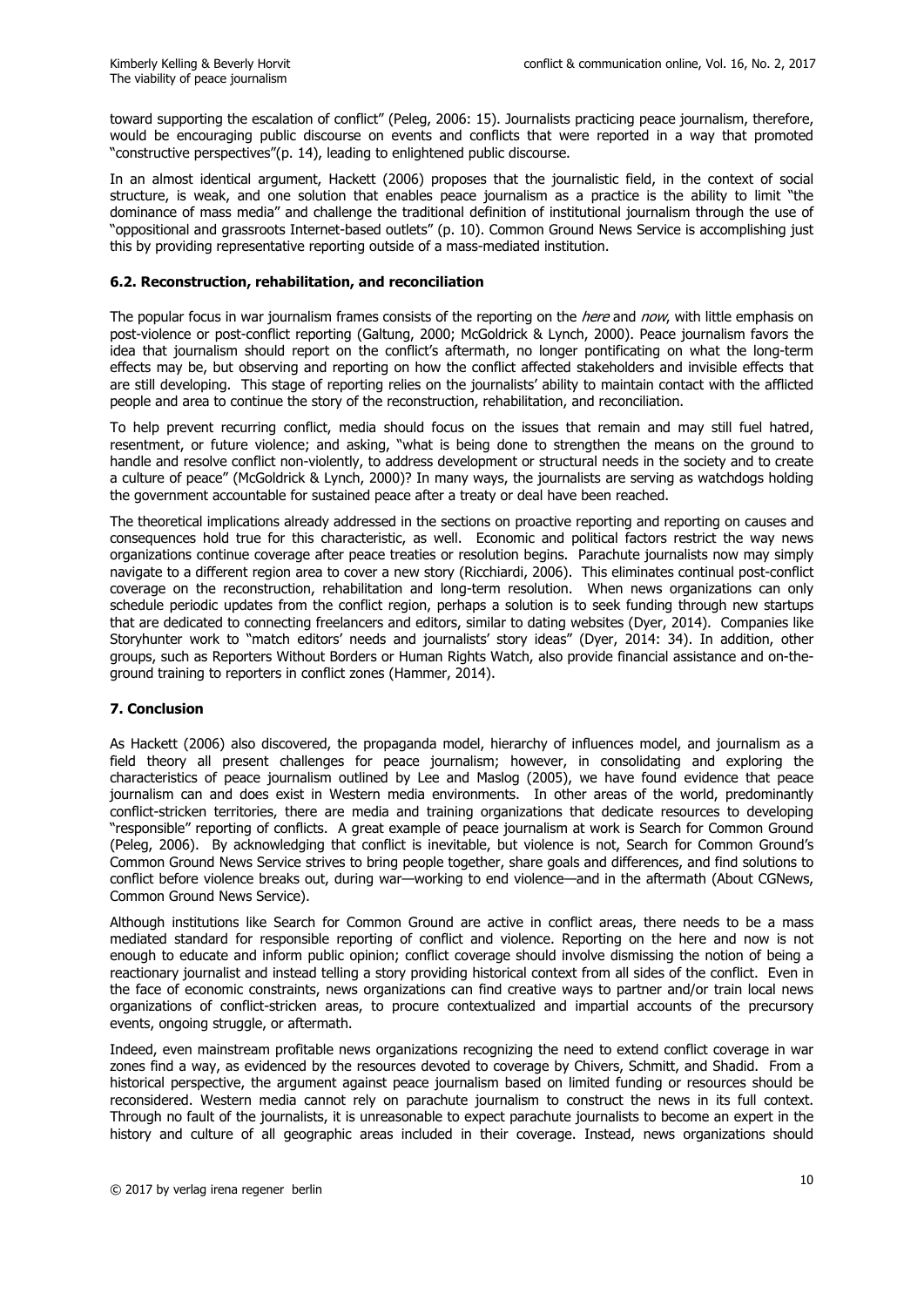cooperate with non-profits such as Reporters Without Borders or Human Rights Watch to help provide the contextualized content needed to regain the public's appetite for news that illuminates rather than provokes.

Hackett (2006) concludes that one solution to enable peace journalism, as a practice, is the citizens' power in demanding a better media. From an entertainment value perspective, peace journalism frames have no less power than war journalism frames in "awakening reader interest" (Thiel & Kempf, 2014), and Lynch and McGoldrick (2012) found that audiences felt "less hopeless" after viewing peace journalism pieces. Therefore, perhaps it is not necessarily in the public's hands to demand peace journalism practices, but is a responsibility of educational or media institutions training journalists to ensure journalists and future editors understand the value and impact of fully contextualized reporting, as well as its newsworthiness as public need-to-know information. Journalism training should also address how reporters can identify systematic bias of sources and motivations of sources in providing information. Understanding the motivations of sources and the bias implied in such words as "terrorist" or "terrorism" will help news organizations produce content that is more congruent with peace journalism.

It does not seem so far-fetched to think characteristics of peace journalism could be incorporated into codes of ethics or used to describe responsible conflict coverage, if they are not already addressed. Reflecting on Greenwood's (2012) study, photojournalists submitted what they deemed to be their most award-likely work to the Pictures of the Year competition, and from a framing perspective, the majority of submissions did not depict violence. The challenge in Greenwood's example, then, is the institutional desire to award war journalism photographs depicting violence, and the lack of reinforcement by the judges by not awarding peace journalism photographs.

Evaluating the current and past states of conflict coverage across the globe, there is hope for peace journalism even in the challenges imposed by governments, institutions, and professional routines. Although Western media may have to rely on a paradigmatic cultural shift in the journalism industry to fully acknowledge and understand the benefits of peace journalism reporting, international organizations that focus on providing comprehensive and holistic coverage have already been small-scale exemplars for peace journalism viability. The hope for institutional change, then, may rely somewhat on the ability of journalists to incrementally integrate peace journalism methodologies into current journalistic practices. Journalists should embrace peace journalism for its ability to help audiences make sense of and resolve conflict. Numerous characteristics of peace journalism suggested by Maslog and Lee (2005) already incorporate the idea of truth- rather than propaganda-focused reporting. The overall concept of truth-telling, then, is a given that becomes operationalized in the details of reporting all sides of a conflict, the causes and consequences, and the voice of the voiceless in ways that do not dehumanize or demonize.

Future research could include the prevalence of peace journalism frames in conflict coverage by Western media organizations. Additionally, have institutional accolades, such as the Pulitzer Prize, acknowledged or awarded peace journalism? Findings of this research could be impactful in understanding the current state of global conflict coverage, as well as cultural acknowledgement of the importance and value in peace frames.

#### References

- About CGNews. Common Ground News Service. (Consulted March 2016): Retrieved from: http://www.commongroundnews.org/about.php?lan=en
- Anderson, H. M. (2014, Jan. 24). Working at a women's clinic in a Syrian refugee camp. The Atlantic. Retrieved from: http://www.theatlantic.com/health/archive/2014/01/working-at-a-womens-clinic-in-a-syrian-refugee-camp/283236/.
- Apps, P. (2009). Reporting humanitarian crises. In J. Owen & H. Purdey (Eds.). International news reporting: Frontlines & deadlines. Hoboken, NJ: Wiley-Blackwell.
- Bajekal, N. (2015, Sept. 9). The 5 big questions about Europe's migrant crisis. Time. Retrieved from: http://time.com/4026380/europe-migrant-crisis-questions-refugees/.
- BBC News staff (2015, Apr. 1). Syrian journey: Choose your own escape route. BBC News. Retrieved from: http://www.bbc.com/news/world-middle-east-32057601
- Bennet, W. L. (1990). Toward a theory of press-state relations in the United States. Journal of Communication, 40(2), 103-125, doi: 10.1111/j.1460-2466.1990.tb02265.x.
- Bläsi, B. (2004). Peace journalism and the news production process. conflict & communication online, 3(1/2).
- Bourdieu, P. (1998) [orig. 1996]. On Television. Trans. P.P. Ferguson. New York, NY: New Press.
- Brown, J. K. (2015, Dec. 20). Rats, bugs and 'natural' deaths at nation's largest women's prison. Miami Herald. Retrieved from: http://www.miamiherald.com/news/special-reports/florida-prisons/article49160645.html
- Chivers, C. J. (2014, Oct. 14). The secret casualties of Iraq's abandoned chemical weapons. The New York Times. Retrieved
- from: http://www.nytimes.com/interactive/2014/10/14/world/middleeast/us-casualties-of-iraq-chemical-weapons.html?\_r=0.

 $\odot$  2017 by verlag irena regener berlin  $11$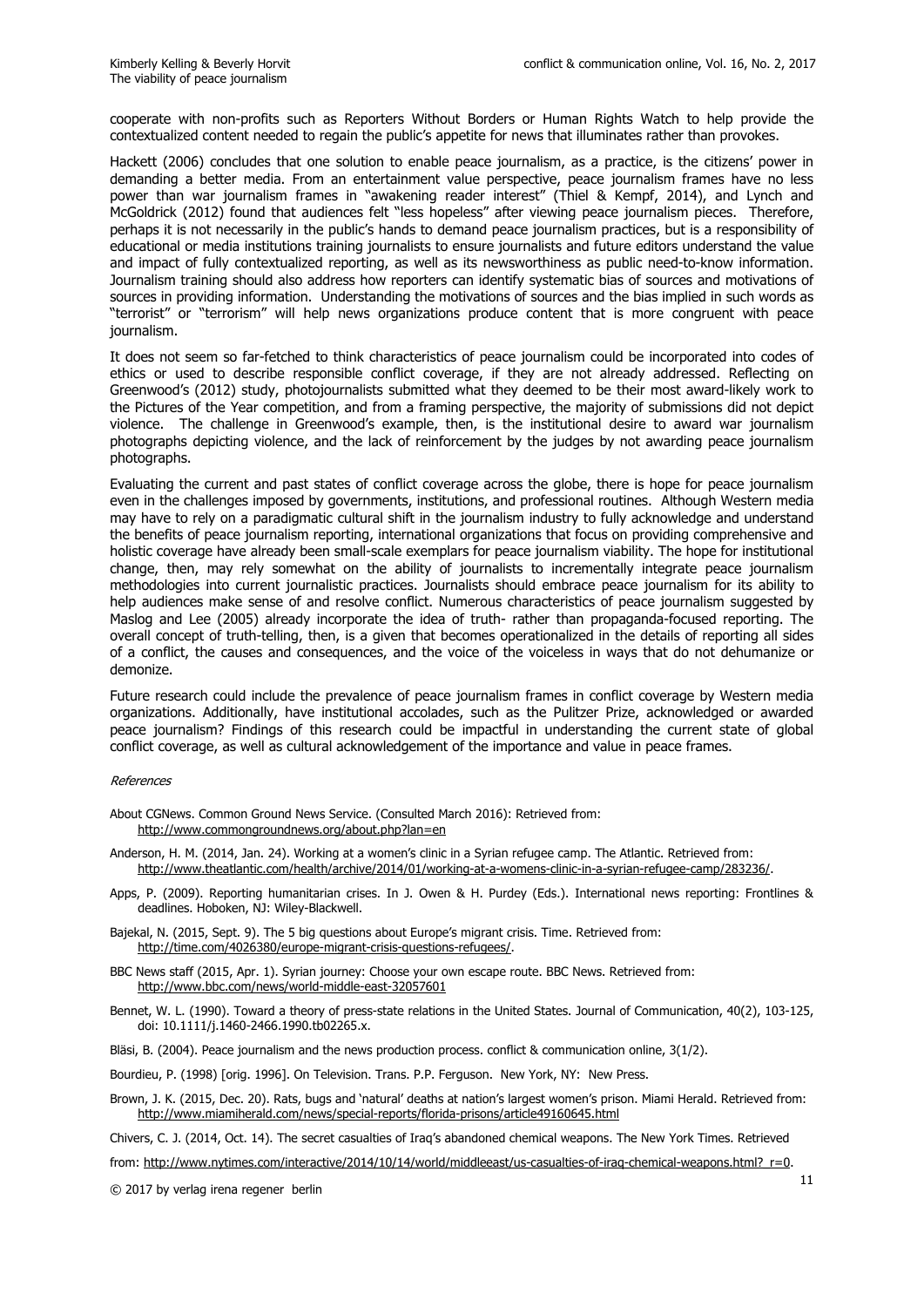- Chivers, C. J., & Schmitt, E. (2011, Dec. 17). In Strikes on Libya by NATO, an Unspoken Civilian Toll. The New York Times. Retrieved from: http://www.nytimes.com/2011/12/18/world/africa/scores-of-unintended-casualties-in-nato-war-inlibya.html.
- Dyer, J. (2014, Dec. 11). A new generation of correspondents hustles for work with the help of the web. Nieman Reports, Fall 2014, 30-37. Retrieved from http://niemanreports.org/articles/a-new-generation-of-correspondents-hustles-for-work-withthe-help-of-the-web/.
- Edge, A. (2015, June 5). 9 top trends in newsrooms around the world. Journalism.co.uk. Retrieved from: https://www.journalism.co.uk/news/9-top-trends-in-global-newsrooms/s2/a565371/
- Entman, R. M. (1991). Framing: Towards clarification of a fractured paradigm. Journal of Communication, 43(4), 51-58, doi: 10.1111/j.1460-2466.1993.tb01304.x.
- Galtung, J. (1986). On the Role of the Media for Worldwide Security and Peace. In Tapio Varis (ed). Peace and Communication. San Jose: Universidad para la Paz.
- Galtung, J. (2000). Conflict transformation by peaceful means (the Transcend method). United Nations Disaster Management Training Programme. Geneva: United Nations Development Program. Retrieved from https://www.transcend.org/pctrcluj2004/TRANSCEND\_manual.pdf
- Galtung, J., & Ruge, M. H. (1965). The structure of foreign news. Journal of Peace Research, 2(1), 64-91.
- Greenwood, K. (2012). Picturing defiance Visions of democracy in Iran. International Communication Gazette, 74(7), 619-635.
- Gurevitch, M., Levy, M. R., Roeh, I. (1993) The global newsroom: Convergences and diversities in the globalization of television news. In P. Dahlgren and C. Sparks (Eds.), Communication and Citizenship: Journalism and the public sphere (195-216). Florence, KY: Routledge.
- Hackett, R. A. (2006). Is peace journalism possible? Three frameworks for assessing structure and agency in news media. conflict & communication online, 5(2).
- Hammer, J. (2014, Dec. 11). As legacy news outlets retreat, who will be there to report on the world? Nieman Reports, Fall 2014, 20-29. Retrieved from http://niemanreports.org/articles/as-legacy-news-outlets-retreat-who-will-be-there-to-reporton-the-world/.
- Hanitzsch, T. (2007). Situating peace journalism in journalism studies: A critical approach. conflict & communication online, 6(2).
- Herman, E., & Chomsky, N. (1988). Manufacturing Consent. New York, NY: Pantheon Books.
- Kempf, W. (2005). Two experiments focusing on de-escalation oriented coverage of post-war conflicts. conflict & communication online, 4(2).
- Kempf, W. (2007). Peace journalism: A tightrope walk between advocacy journalism and constructive conflict coverage. conflict & communication online, 6(2).
- Kovacs, K. (2016). Does multimedia matter? An analysis of reader engagement in digital longform journalism (master's project). Retrieved from the University of Missouri School of Journalism.
- Lee, S. T., & Maslog, C. C. (2005). War or peace journalism? Asian newspaper coverage of conflicts. Journal of Communication, 55(2), 311-329.
- Lee, S. T., Maslog, C. C., & Kim, H. S. (2006). Asian Conflicts and the Iraq War A Comparative Framing Analysis. International Communication Gazette, 68(5-6), 499-518.
- Lynch, J., & McGoldrick, A. (2012). Responses to peace journalism. Journalism, 14(8), 1041-1058.
- Mahony, I. (2010). Diverging frames: A comparison of Indonesian and Australian press portrayals of terrorism and Islamic groups in Indonesia. International Communication Gazette, 72(8), 739-758.
- Maslog, C. C., Lee, S. T., & Kim, H. S. (2006). Framing analysis of a conflict: How newspapers in five Asian countries covered the Iraq War. Asian Journal of Communication, 16(1), 19-39.
- McGoldrick A., & Lynch J. (2000) Peace Journalism: What is it? How to do it?. A manual posted by The Peace Action, Training and Research Instituted of Romania. Retrieved from
	- http://cdn.agilitycms.com/wacc-global/Images/Galleries/RESOURCES/PEACE\_PDFS/Peace-Journalism.pdf.
- Mellado, C., Moreira, S. V., Lagos, C., & Hernández, M. E. (2012). Comparing journalism cultures in Latin America: The case of Chile, Brazil, & Mexico. International Communication Gazette, 74(1), 60-77. doi: 10.1177/1748048511426994.
- Möckel, J. (2009). News from the Holy Land. conflict & communication online, 8(1).
- Peleg, S. (2006). Peace journalism through the lense of conflict theory: Analysis and practice. conflict & communication online, 5(2).
- Pulitzer.org (2010). The 2010 Pulitzer Prize winners: International reporting. Retrieved from http://www.pulitzer.org/citation/2010-International-Reporting.
- Reese, S. (2001). Understanding the global journalist: a hierarchy-of-influences approach. Journalism Studies, 2(2), 173-187.

© 2017 by verlag irena regener berlin <sup>12</sup>